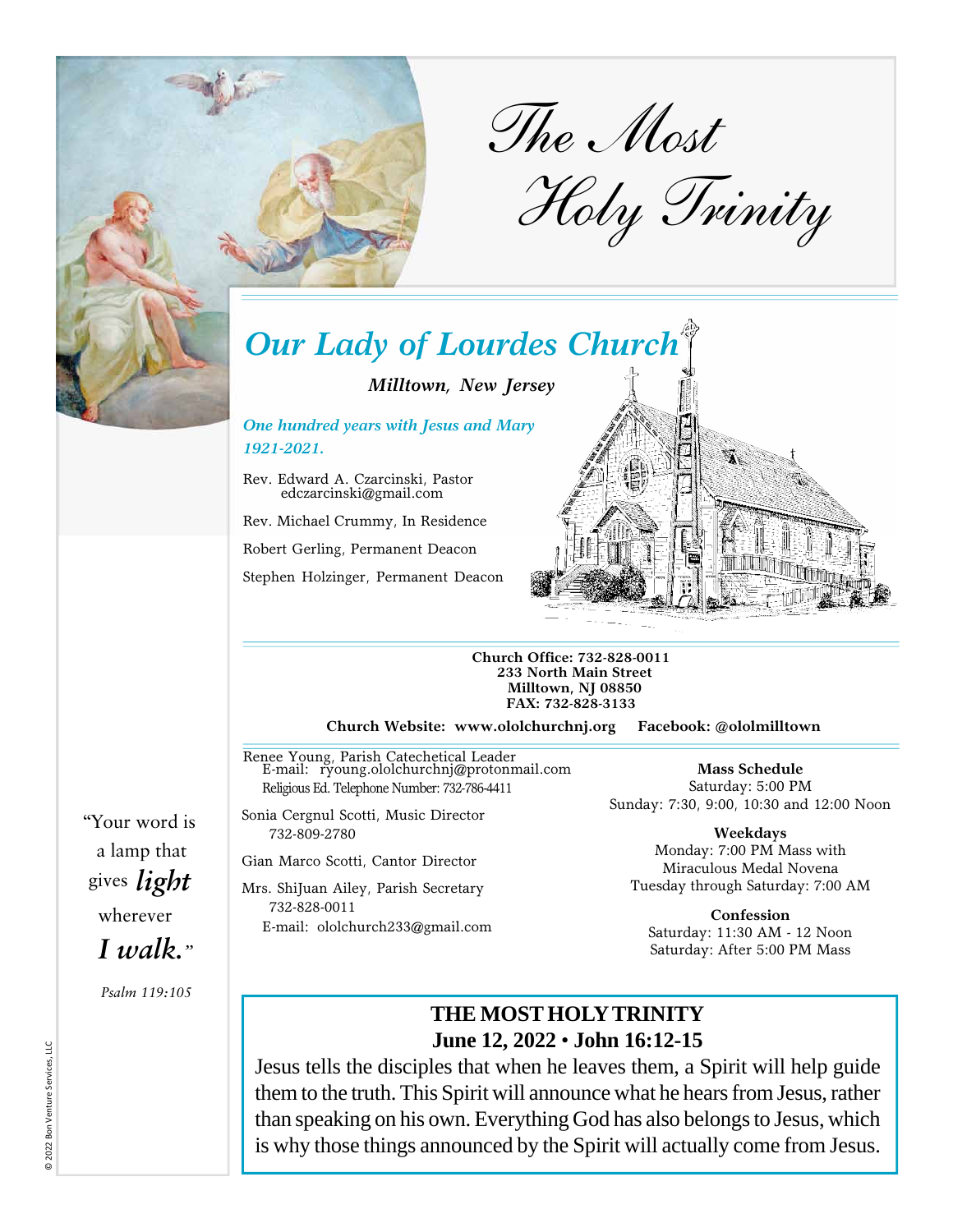## **THE MOST HOLY TRINITY JUNE 12, 2022**

**Baptism:** Baptism is celebrated on Sundays. Please call the parish office to schedule. **Pastoral Care of the Sick**: Please call the parish office when you or a loved one is sick at home or in the hospital for visitation with the Eucharist and for the Anointing of the Sick.

**Marriage:** Couples should contact the parish office at least one year before the potential wedding date. **New Parishioners**: Should register as soon as possible. Please contact the parish office **Religious Education (CCD)**: Please log-on to *[www.ololchurchnj.org](http://www.ololchurchnj.org)* for calendar and parish events.

## **Mass Intentions**

**MONDAY, June 13** 

7:00 pm Steve Kumka req Joe & AnnMarie Calderone  **TUESDAY, June 14**  7:00 am Margaret Fiorino req Terry & Pete Clark

 **WEDNESDAY, June 15** 7:00 am Special Intentions req Parishioner

 **THURSDAY, June 16** 

7:00 am

**FRIDAY, June 17** 

7:00 am

#### **SATURDAY, June 18**

7:00 am 5:00 pm Intention of Parishioners

#### **SUNDAY, June 19**

7:30 am Ronald Kopi req The Gzemski Family 9:00 am Mike Napoli req His Loving Children 10:30 am Joseph Obst req Alicia Robertson 12 Noon



**THE MOST HOLY TRINITY** 

#### **First Reading: Proverbs 8:22-31**

God created Wisdom before he created the earth or the skies. This spirit stood beside God every day until the earth was complete, then "found delight in the people of the earth." This indicates that the spirit of wisdom was later personified by Jesus.

#### **Second Reading: Romans 5:1-5**

Paul says that we are now at peace with God through our faith in Jesus. We also hope to see the glory of God. This hope will not leave us disappointed because of the love God has shown in sending us the Holy Spirit.

#### **Gospel: John 16:12-15**

Jesus tells the disciples that when he leaves them, a Spirit will help guide them to the truth. This Spirit will announce what he hears from Jesus, rather than speaking on his own. Everything God has also belongs to Jesus, which is why those things announced by the Spirit will actually come from Jesus.

©2000 Bon Venture Services, Inc.



**Sunday**  Prv 8:22-31; Rom 5:1-5; Jn 16:12-15

> **Monday**  1 Kgs 21:1-16; Mt 5:38-42

**Tuesday**  1 Kgs 21:17-29; Mt 5:43-48

**Wednesday**  2 Kgs 2:1, 6-14; Mt 6:1-6, 16-18

> **Thursday**  Sir 48:1-14; Mt 6:7-15

**Friday** 2 Kgs 11:1-4, 9-18, 20; Mt 6:19-23

> **Saturday**  2 Chr 24:17-25; Mt 6:24-34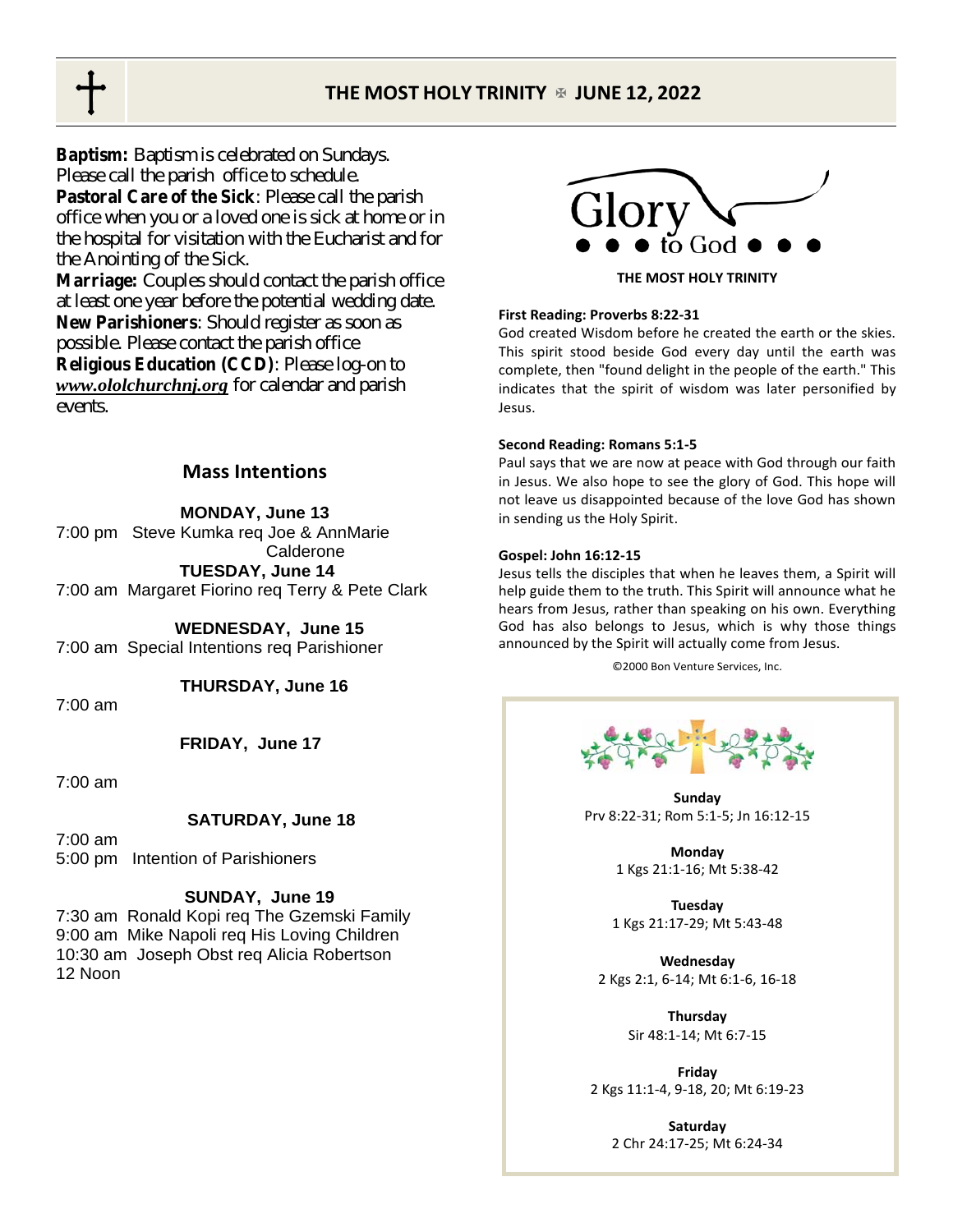### **SCHEDULE FOR 3rd SUNDAY OF THE MONTH EUCHARISTIC MIN LECTOR**

**SAT. June 18**  5:00pm Skistimas Sack **SUN. June 19**  7:30am S. Abano NEEDED 9:00am VonB Ahland 10:30am Olson NEEDED 12 noon NEEDED Youmg

## **Religious Education Reminder**

is seeking young adults ages 18 and up to join us in Catechizing the children of our parish. Interested parties please email Renee Young at [Ryoung.ololchurchnj@protonmail.com](mailto:Ryoung.ololchurchnj@protonmail.com) or call the Rectory 732-828-0011 x11 to leave a message.

Please pray for our  $8<sup>th</sup>$  Grade students who made their Confirmation on Thursday June  $2<sup>nd</sup>$ .

| <b>Jessica Bost,</b>  | Lana Horvat,            | Sarah Sullivan,       |  |  |
|-----------------------|-------------------------|-----------------------|--|--|
| Anna Brzezinska,      | <b>Isabelle Murphy,</b> | JJ (John) Tymon,      |  |  |
| Cooper Ciak,          | Julia Pavlis,           | <b>Connor Walker,</b> |  |  |
| <b>Nicholas Ciak,</b> | <b>Jack Smith,</b>      | Elizabeth Wylde,      |  |  |
| Julia Geiger,         | <b>Cambrie Snipp,</b>   | Victoria Wylde        |  |  |

A special Thank You to Art Simmons for taking pictures at the confirmation mass.

**Forget your envelope?** Use Online Giving to keep up on offertory. Go to the new online website ([www.osvhub.com\),](http://www.osvhub.com),) it's quick and easy. Your support throughout the year helps sustain our church. **Make giving easier**, you can donate on your mobile device, when you are away.

## **Reminder**

The **"Baby Bottle Blessings"** Bottle campaign, for Life Choices resource Center, Metuchen, is set to start next weekend June 18-19. Please take home a bottle, fill bottle with your cash, check, credit card information and return it to the provided collection bin. We will be collecting the bottles July 2-3 weekend.

**Last week's Offertory collection** - \$3,784.00 **Online** - \$1,326.61 **Counters Next Week-** Steve Svonavec, Art Hamm, Chris Donahue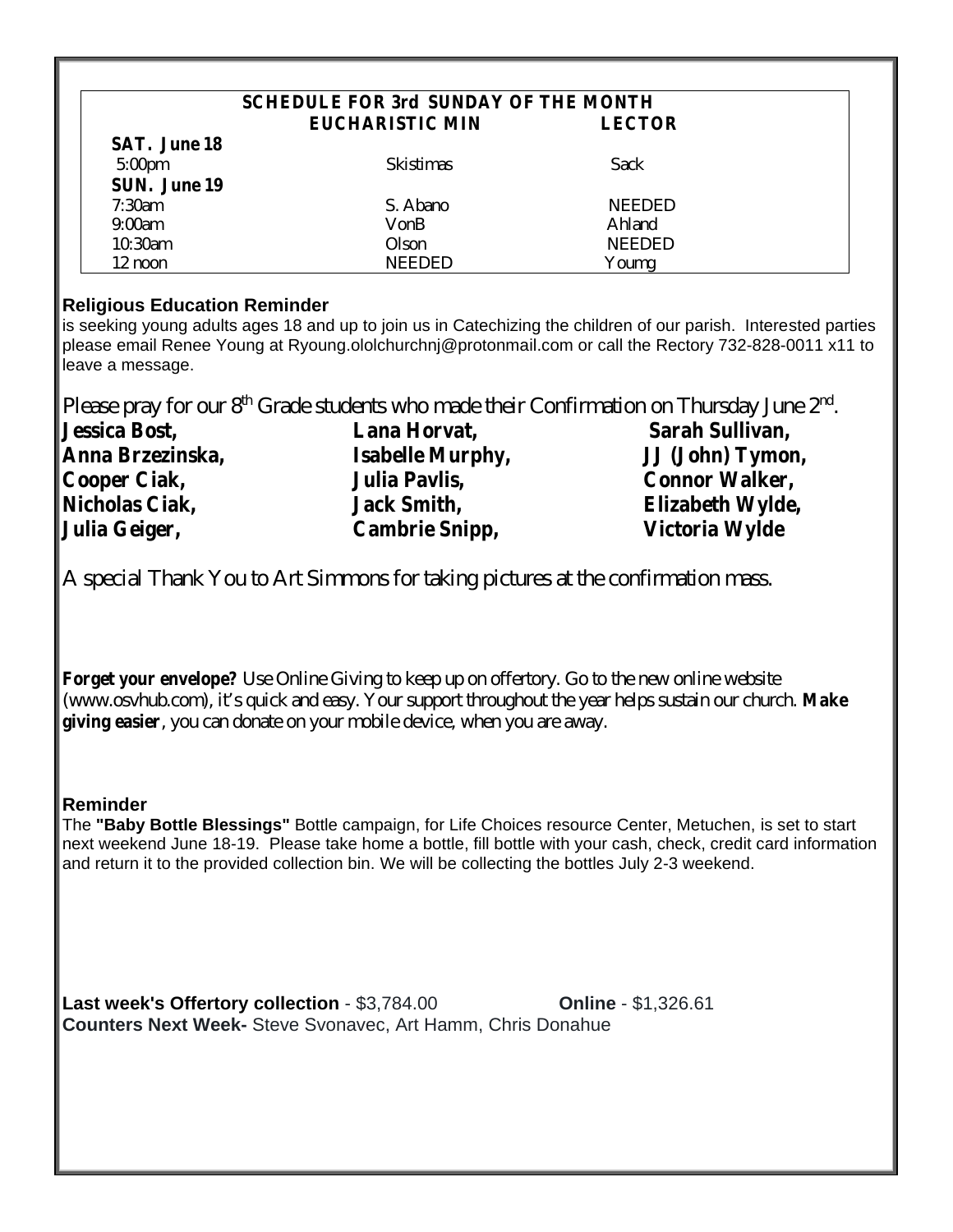Once again Our Lady of Lourdes Knights of Columbus will be sponsoring the July 4<sup>th</sup> 5K/Fun run. Sign up for both races can be done on the below website: <https://runsignup.com/Race/NJ/Milltown/MilltownFirecracker5K.>

In addition, this year we are offering for sale Commemorative Our Lady of Lourdes 100<sup>th</sup> Anniversary T-shirts as shown below. This is the same T-shirt that all 5K runners will receive.



The cost is \$15 per T-shirt and payment must be included with the order.

Make checks payable to Knights of Columbus Council 7250.

Please fill in the below information and drop off either at the rectory or in the church collection basket by June 19<sup>th</sup>.

| Name: 1990 - 1990 - 1990 - 1990 - 1991 - 1992 - 1993 - 1994 - 1994 - 1994 - 1995 - 1996 - 1997 - 1998 - 1999 - |  |  |  |
|----------------------------------------------------------------------------------------------------------------|--|--|--|
|                                                                                                                |  |  |  |
|                                                                                                                |  |  |  |
|                                                                                                                |  |  |  |
| Please specify quantity and circle shirt size(s) _____ S _____ M _____ L ______ XL ______ XXL                  |  |  |  |
| For further information please contact Art Hamm 732-943-6496 or aeh1986@comcast.net.                           |  |  |  |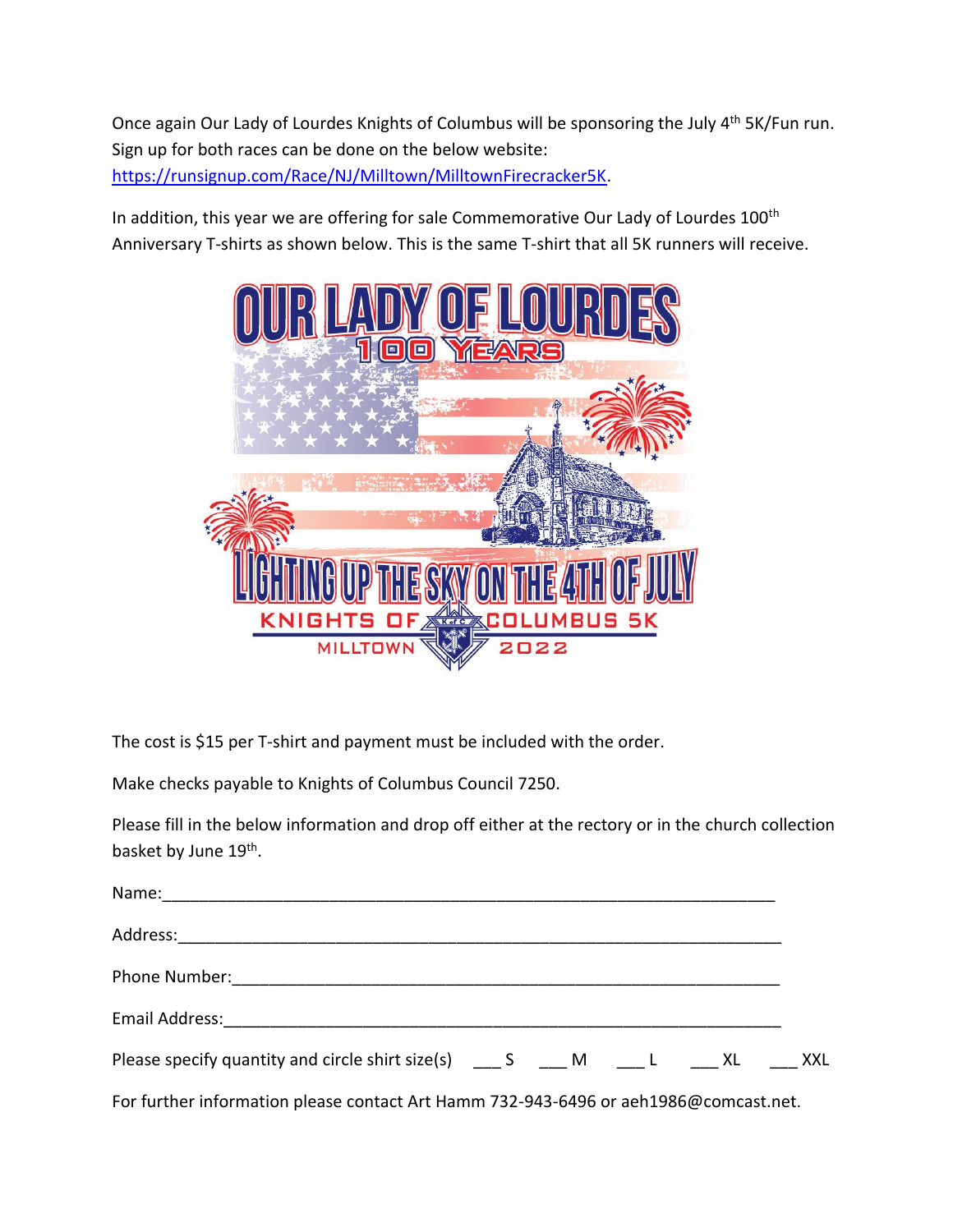

# **\*\*\*BULLETIN ANNOUNCEMENT\*\*\***

## **Bulletin Announcement**

**Bottles Distributed Weekend of June 18th & 19th . Thank you!**

------------------------------------------------------------------------------------------------------------



**You Can Help a Mother Choose Life!** 

**Our Lady of Lourdes Church** is hosting a "Baby Bottle Blessings" **BOTTLE** Campaign, for **[Life Choices Resource Ce](http://www.LifeChoicesRC.com)nter**, Metuchen. **www.LifeChoicesRC.com** 

For over 37 years, **Life Choices** has been serving women and families in our local community by offering **FREE** services including ultrasounds, pregnancy tests, material goods, counseling, hope and friendship for those facing crisis pregnancies. By supporting the "Baby Bottle" fundraiser, you're helping to **spread the Gospel of Life** while building a legacy of Love in our very own community here in Middlesex County. Please take home a bottle, fill the bottle with your cash, check or credit card information and return it to the provided collection bin at your church by July 2-3 or sooner.

Remember to keep the babies and families in your prayers as you are in ours. **Your gift will help save a baby's life! Thank you!**